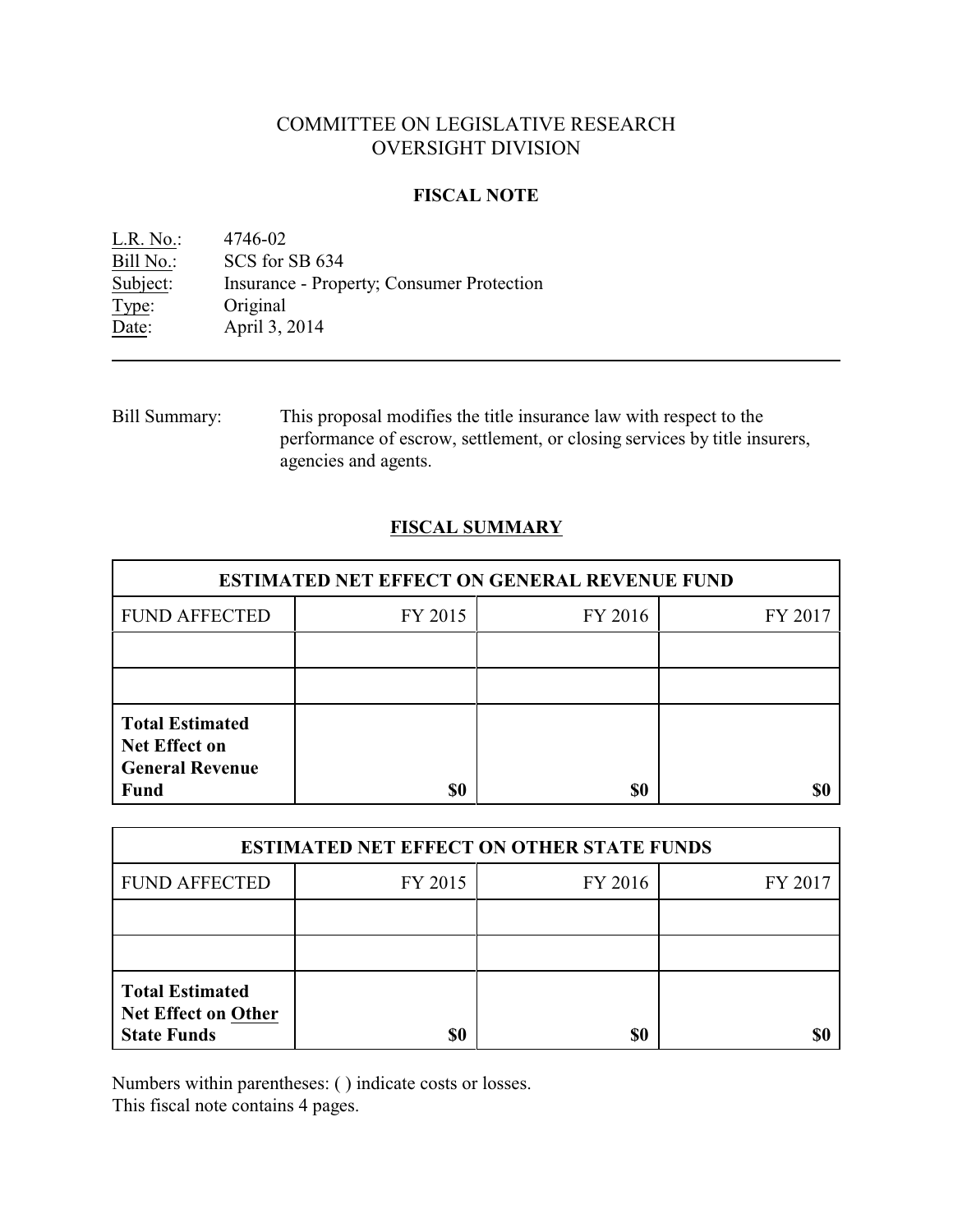L.R. No. 4746-02 Bill No. SCS for SB 634 Page 2 of 4 April 3, 2014

| <b>ESTIMATED NET EFFECT ON FEDERAL FUNDS</b>                               |         |         |         |  |
|----------------------------------------------------------------------------|---------|---------|---------|--|
| <b>FUND AFFECTED</b>                                                       | FY 2015 | FY 2016 | FY 2017 |  |
|                                                                            |         |         |         |  |
|                                                                            |         |         |         |  |
| <b>Total Estimated</b><br><b>Net Effect on All</b><br><b>Federal Funds</b> | \$0     | \$0     |         |  |

| <b>ESTIMATED NET EFFECT ON FULL TIME EQUIVALENT (FTE)</b>    |         |         |         |  |
|--------------------------------------------------------------|---------|---------|---------|--|
| <b>FUND AFFECTED</b>                                         | FY 2015 | FY 2016 | FY 2017 |  |
|                                                              |         |         |         |  |
|                                                              |         |         |         |  |
| <b>Total Estimated</b><br><b>Net Effect on</b><br><b>FTE</b> |         |         |         |  |

 $\Box$  Estimated Total Net Effect on All funds expected to exceed \$100,000 savings or (cost).

 $\Box$  Estimated Net Effect on General Revenue Fund expected to exceed \$100,000 (cost).

| <b>ESTIMATED NET EFFECT ON LOCAL FUNDS</b> |         |         |       |  |
|--------------------------------------------|---------|---------|-------|--|
| FUND AFFECTED                              | FY 2015 | FY 2016 | FV 20 |  |
| <b>Local Government</b>                    | \$0     | \$0     | \$(   |  |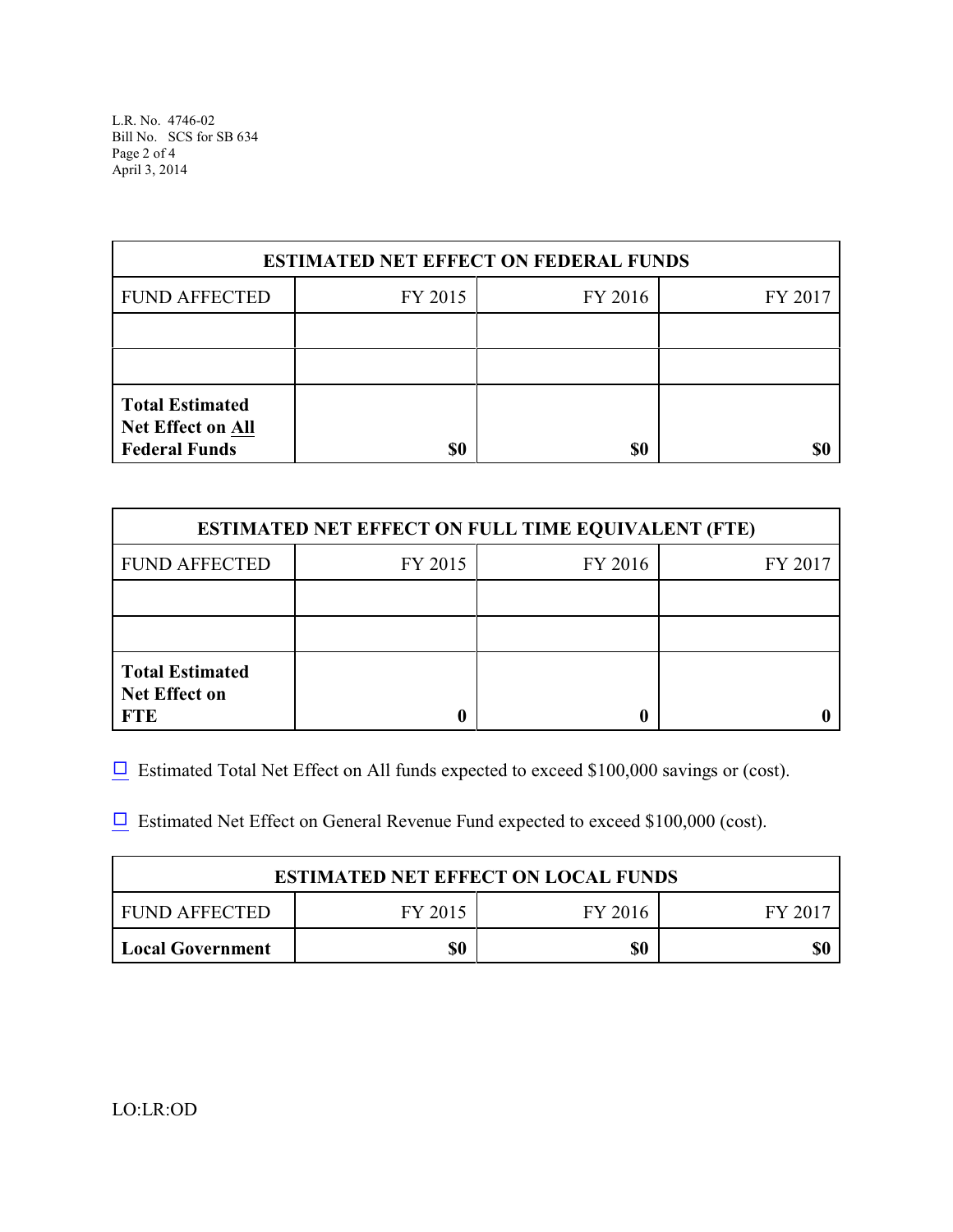L.R. No. 4746-02 Bill No. SCS for SB 634 Page 3 of 4 April 3, 2014

## **FISCAL ANALYSIS**

#### ASSUMPTION

Officials from the **Department of Insurance, Financial Institutions and Professional Registration** assume the current proposal would not fiscally impact their agency.

| FISCAL IMPACT - State Government | FY 2015<br>$(10 \text{ Mo.})$ | FY 2016                       | FY 2017                       |
|----------------------------------|-------------------------------|-------------------------------|-------------------------------|
|                                  | $\underline{\underline{\$0}}$ | $\underline{\underline{\$0}}$ | $\underline{\underline{\$0}}$ |
| FISCAL IMPACT - Local Government | FY 2015<br>$(10 \text{ Mo.})$ | FY 2016                       | FY 2017                       |
|                                  | $\underline{\underline{\$0}}$ | <u>\$0</u>                    | $\underline{\underline{\$0}}$ |

### FISCAL IMPACT - Small Business

No direct fiscal impact to small businesses would be expected as a result of this proposal.

#### FISCAL DESCRIPTION

The proposed legislation appears to have no direct fiscal impact.

This legislation is not federally mandated, would not duplicate any other program and would not require additional capital improvements or rental space.